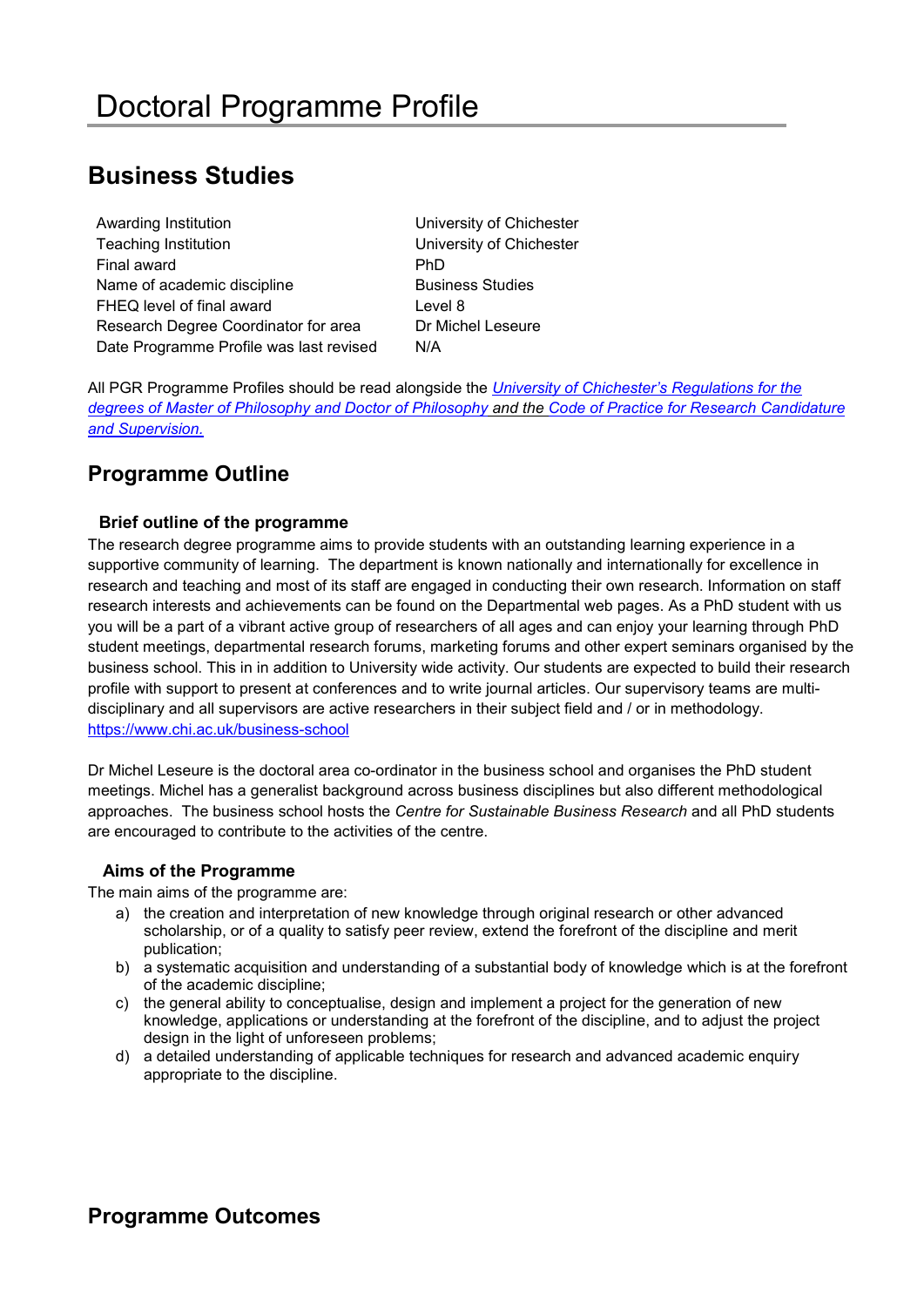### **Knowledge and Understanding**

Having successfully completed this programme you:

- have demonstrated a systematic understanding of a field of study and mastery of the skills and methods of research associated with that field;
- have demonstrated the ability to conceive, design, implement and adapt a substantial process of research with scholarly integrity;
- have made a contribution through original research that extends the frontier of knowledge by developing a substantial body of work, some of which merits national or international refereed publication;
- are capable of critical analysis, evaluation and synthesis of new and complex ideas;
- can communicate with your peers, the larger scholarly community and with society in general about your areas of expertise;
- can be expected to be able to promote, within academic and professional contexts, technological, social or cultural advancement in a knowledge-based society.

#### **Learning and Teaching Methods**

The PhD programme is delivered through a supervised research project. Each student will have a supervisory team of at least two appropriately qualified academic staff, one of whom will be the Director of Studies. A description of the responsibilities of the supervisory team can be found in the [Code of Practice.](https://www.chi.ac.uk/about-us/policies-and-statements)

#### **Assessment methods**

The award of MPhil or PhD is assessed through submission of a written thesis or equivalent for practice based disciplines and an oral examination with a panel of examiners (*viva voce*). The viva is compulsory for PhD and optional for MPhil.

#### **Subject Specific Intellectual and Research Skills**

The majority of subject specific intellectual and research skills are gained through the process of doing research within the context of supervisory meetings and support. On occasion it may be helpful for a student to undertake specific research skills training such as that taught as part of Masters programmes or as part of the postgraduate research training programme coordinated by the Research Office. Your individual induction and career planning will help you to plan your learning needs.

#### **Professional Development and Transferable Skills**

Those completing their doctoral programme will have the qualities and transferable skills necessary for employment requiring the exercise of personal responsibility and largely autonomous initiative in complex and unpredictable situations, in professional or equivalent environments.

Research students have access to the University's Staff Development Programme as well as a range of other formal and informal training activities coordinated at the department, area or University level.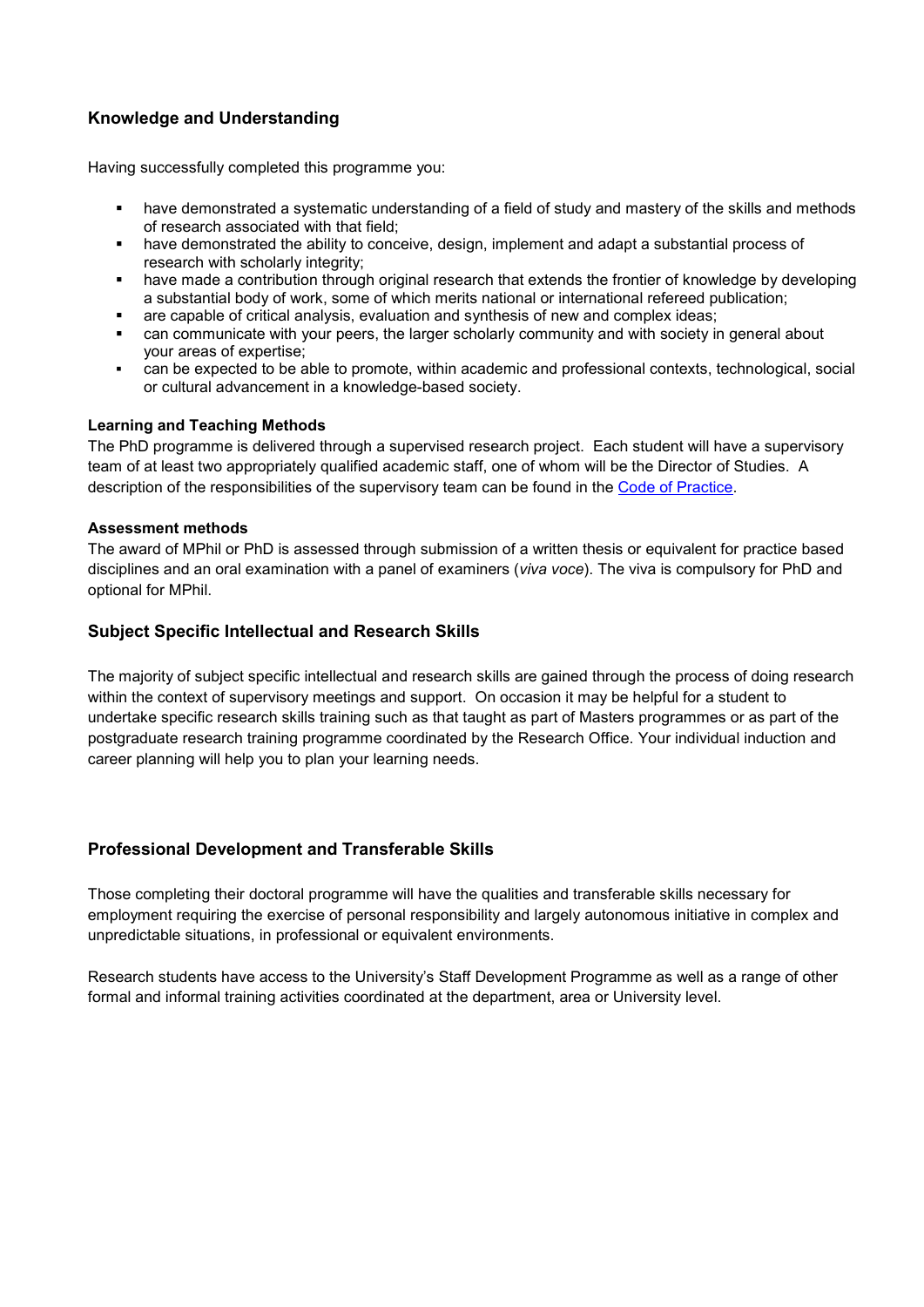# **Programme Structure**

### **Admissions**

MPhil/PhD students can register either at the start of October or the start of February. Admission requirements are described in the [Code of Practice](https://www.chi.ac.uk/about-us/policies-and-statements) (in particular see clauses 11 to 25).

### **Candidature**

Maximum candidature is 48 months in Full Time registration, 84 months in Part Time Registration.

### **Progression Requirements**

The programme follows the University's [Higher Degree Regulations](hhttps://www.chi.ac.uk/about-us/policies-and-statements) as set out on the University website.

During the programme there are a number of academic milestones that the student will need to complete. These include:

- Confirmation of research project (2000 word proposal and completed Form 1) after three months (full time) and six months (part-time)
- Satisfactory Annual Progress reports
- Major Review to upgrade from MPhil to PhD programmes (only for PhD programmes).

## **Support for student learning**

There are facilities and services to support your learning. Some of these are accessible to students across the University and some of these will be geared towards students in your particular Faculty or discipline.

The University provides:

- library resources, including e-books, on-line journals and databases, together with assistance from Library staff to enable you to make the best use of these resources
- high-speed access to online electronic learning resources from dedicated PC Workstations onsite and from your own devices; laptops, smartphones and tablet PCs via the Eduroam wireless network. A wide range of application software is available from the PCs in each LRC.
- computer accounts that connect you to a number of learning technologies including the Moodle virtual learning environment (which facilitates online learning and access to specific learning resources)
- standard ICT tools such as Email, secure filestore and calendars.
- access to key information through the University's intranet.
- IT support through a comprehensive website, telephone and online support and a dedicated helpdesk at the SIZ at each of the LRCs.
- Enabling Services offering assessment, guidance and facilities (including specialist IT support) if you have a disability, dyslexia, mental health issue or specific learning difficulties
- Student Support Services to assist you with a range of general enquiries including financial matters, accommodation, exams, graduation, student visas, ID cards (studentadviser@chi.ac.uk )
- Careers support, advising on job search, applications, interviews, paid work, volunteering and internship opportunities and getting the most out of your extra-curricular activities alongside your degree programme when writing your CV
- a range of personal support services : mentoring, counselling, residence support service, chaplaincy, health service
- assistance in the development of English language and study skills for non-native speakers.
- a Research Office which coordinates a programme of professional development and skills training [\(pgrsupport@chi.ac.uk\)](mailto:pgrsupport@chi.ac.uk)
- An appropriate research environment, as set out in the [Code of Practice](https://www.chi.ac.uk/about-us/policies-and-statements)

The Students' Union provides:

- an academic student representation system, consisting of elected Student Voices in every department, Academic Representatives for both campus', and the SU President and Vice President. UCSU provides training and support for those who represent students' views to the University.
- extracurricular activities and volunteering opportunities